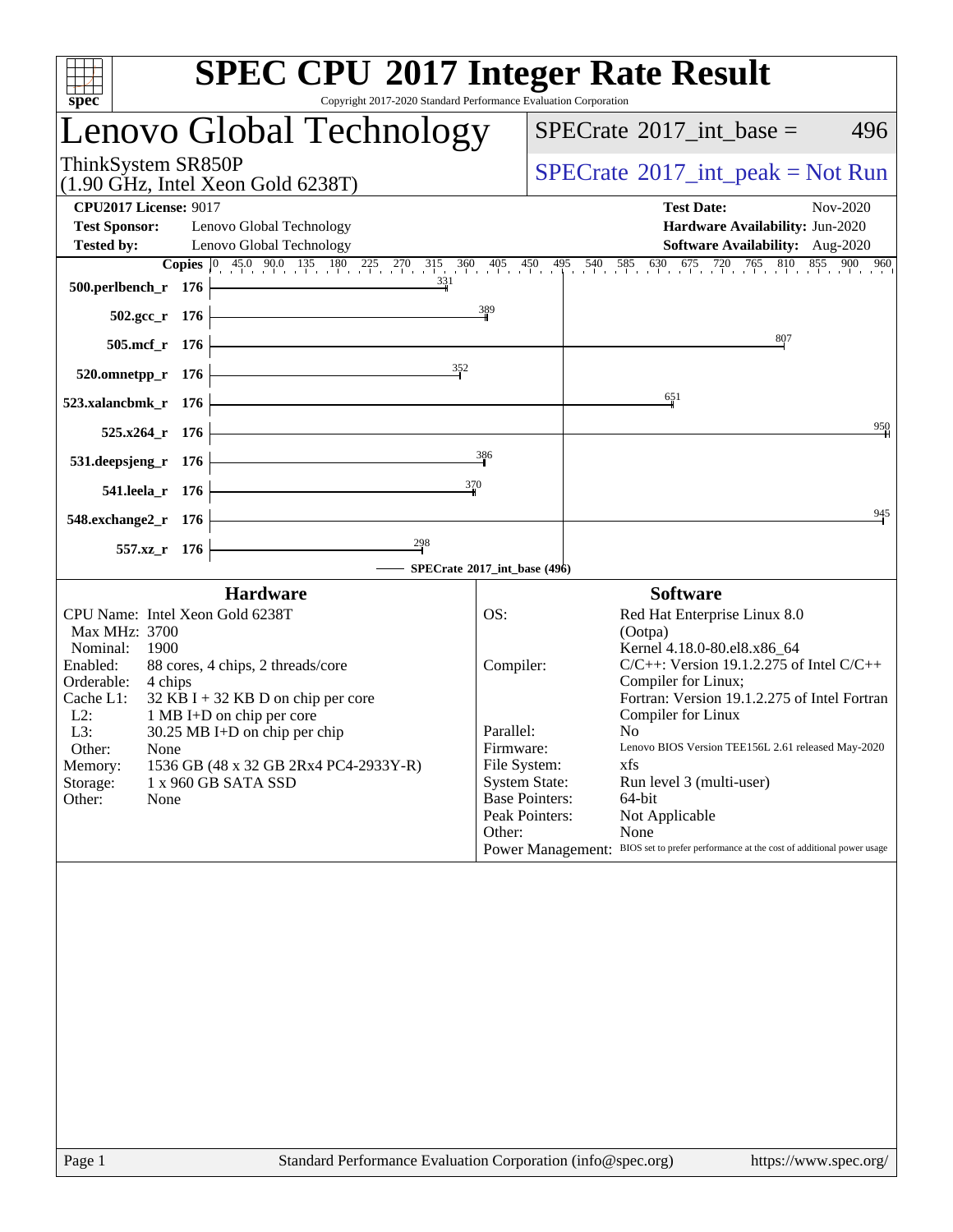

### **[SPEC CPU](http://www.spec.org/auto/cpu2017/Docs/result-fields.html#SPECCPU2017IntegerRateResult)[2017 Integer Rate Result](http://www.spec.org/auto/cpu2017/Docs/result-fields.html#SPECCPU2017IntegerRateResult)** Copyright 2017-2020 Standard Performance Evaluation Corporation

# Lenovo Global Technology

(1.90 GHz, Intel Xeon Gold 6238T)

ThinkSystem SR850P<br>(1.00 CHz, Intel Year Cald 6228T)  $\begin{array}{c} \text{SPECrate} \textcirc 2017 \text{ int peak} = \text{Not Run} \end{array}$  $\begin{array}{c} \text{SPECrate} \textcirc 2017 \text{ int peak} = \text{Not Run} \end{array}$  $\begin{array}{c} \text{SPECrate} \textcirc 2017 \text{ int peak} = \text{Not Run} \end{array}$ [SPECrate](http://www.spec.org/auto/cpu2017/Docs/result-fields.html#SPECrate2017intbase)<sup>®</sup>2017 int base = 496

**[Test Sponsor:](http://www.spec.org/auto/cpu2017/Docs/result-fields.html#TestSponsor)** Lenovo Global Technology **[Hardware Availability:](http://www.spec.org/auto/cpu2017/Docs/result-fields.html#HardwareAvailability)** Jun-2020

**[CPU2017 License:](http://www.spec.org/auto/cpu2017/Docs/result-fields.html#CPU2017License)** 9017 **[Test Date:](http://www.spec.org/auto/cpu2017/Docs/result-fields.html#TestDate)** Nov-2020 **[Tested by:](http://www.spec.org/auto/cpu2017/Docs/result-fields.html#Testedby)** Lenovo Global Technology **[Software Availability:](http://www.spec.org/auto/cpu2017/Docs/result-fields.html#SoftwareAvailability)** Aug-2020

### **[Results Table](http://www.spec.org/auto/cpu2017/Docs/result-fields.html#ResultsTable)**

|                                                     | <b>Base</b>   |                |       |                | <b>Peak</b> |                |       |               |                |              |                |              |                |              |
|-----------------------------------------------------|---------------|----------------|-------|----------------|-------------|----------------|-------|---------------|----------------|--------------|----------------|--------------|----------------|--------------|
| <b>Benchmark</b>                                    | <b>Copies</b> | <b>Seconds</b> | Ratio | <b>Seconds</b> | Ratio       | <b>Seconds</b> | Ratio | <b>Copies</b> | <b>Seconds</b> | <b>Ratio</b> | <b>Seconds</b> | <b>Ratio</b> | <b>Seconds</b> | <b>Ratio</b> |
| 500.perlbench_r                                     | 176           | 841            | 333   | 847            | 331         | 847            | 331   |               |                |              |                |              |                |              |
| $502.\text{gcc}_r$                                  | 176           | 640            | 390   | 640            | 389         | 645            | 387   |               |                |              |                |              |                |              |
| $505$ .mcf $r$                                      | 176           | 352            | 807   | 353            | 807         | 353            | 807   |               |                |              |                |              |                |              |
| 520.omnetpp_r                                       | 176           | 656            | 352   | 656            | 352         | 659            | 350   |               |                |              |                |              |                |              |
| 523.xalancbmk r                                     | 176           | 286            | 649   | 286            | 651         | 285            | 651   |               |                |              |                |              |                |              |
| 525.x264 r                                          | 176           | 324            | 950   | 325            | 949         | 323            | 955   |               |                |              |                |              |                |              |
| 531.deepsjeng_r                                     | 176           | 522            | 387   | 525            | 384         | 523            | 386   |               |                |              |                |              |                |              |
| 541.leela r                                         | 176           | 787            | 370   | 789            | 369         | 782            | 373   |               |                |              |                |              |                |              |
| 548.exchange2_r                                     | 176           | 487            | 946   | 488            | 945         | 488            | 945   |               |                |              |                |              |                |              |
| 557.xz                                              | 176           | 637            | 298   | 638            | 298         | 638            | 298   |               |                |              |                |              |                |              |
| $SPECrate^{\circ}2017$ int base =<br>496            |               |                |       |                |             |                |       |               |                |              |                |              |                |              |
| $SPECrate^{\circ}2017$ int peak =<br><b>Not Run</b> |               |                |       |                |             |                |       |               |                |              |                |              |                |              |

Results appear in the [order in which they were run](http://www.spec.org/auto/cpu2017/Docs/result-fields.html#RunOrder). Bold underlined text [indicates a median measurement](http://www.spec.org/auto/cpu2017/Docs/result-fields.html#Median).

### **[Submit Notes](http://www.spec.org/auto/cpu2017/Docs/result-fields.html#SubmitNotes)**

 The numactl mechanism was used to bind copies to processors. The config file option 'submit' was used to generate numactl commands to bind each copy to a specific processor. For details, please see the config file.

### **[Operating System Notes](http://www.spec.org/auto/cpu2017/Docs/result-fields.html#OperatingSystemNotes)**

Stack size set to unlimited using "ulimit -s unlimited"

### **[Environment Variables Notes](http://www.spec.org/auto/cpu2017/Docs/result-fields.html#EnvironmentVariablesNotes)**

```
Environment variables set by runcpu before the start of the run:
LD_LIBRARY_PATH =
      "/home/cpu2017-1.1.0-ic19.1u2/lib/intel64:/home/cpu2017-1.1.0-ic19.1u2/l
      ib/ia32:/home/cpu2017-1.1.0-ic19.1u2/je5.0.1-32"
MALLOC_CONF = "retain:true"
```
### **[General Notes](http://www.spec.org/auto/cpu2017/Docs/result-fields.html#GeneralNotes)**

 Binaries compiled on a system with 1x Intel Core i9-7980XE CPU + 64GB RAM memory using Redhat Enterprise Linux 8.0 Transparent Huge Pages enabled by default Prior to runcpu invocation Filesystem page cache synced and cleared with: sync; echo 3> /proc/sys/vm/drop\_caches

**(Continued on next page)**

| Page 2 | Standard Performance Evaluation Corporation (info@spec.org) | https://www.spec.org/ |
|--------|-------------------------------------------------------------|-----------------------|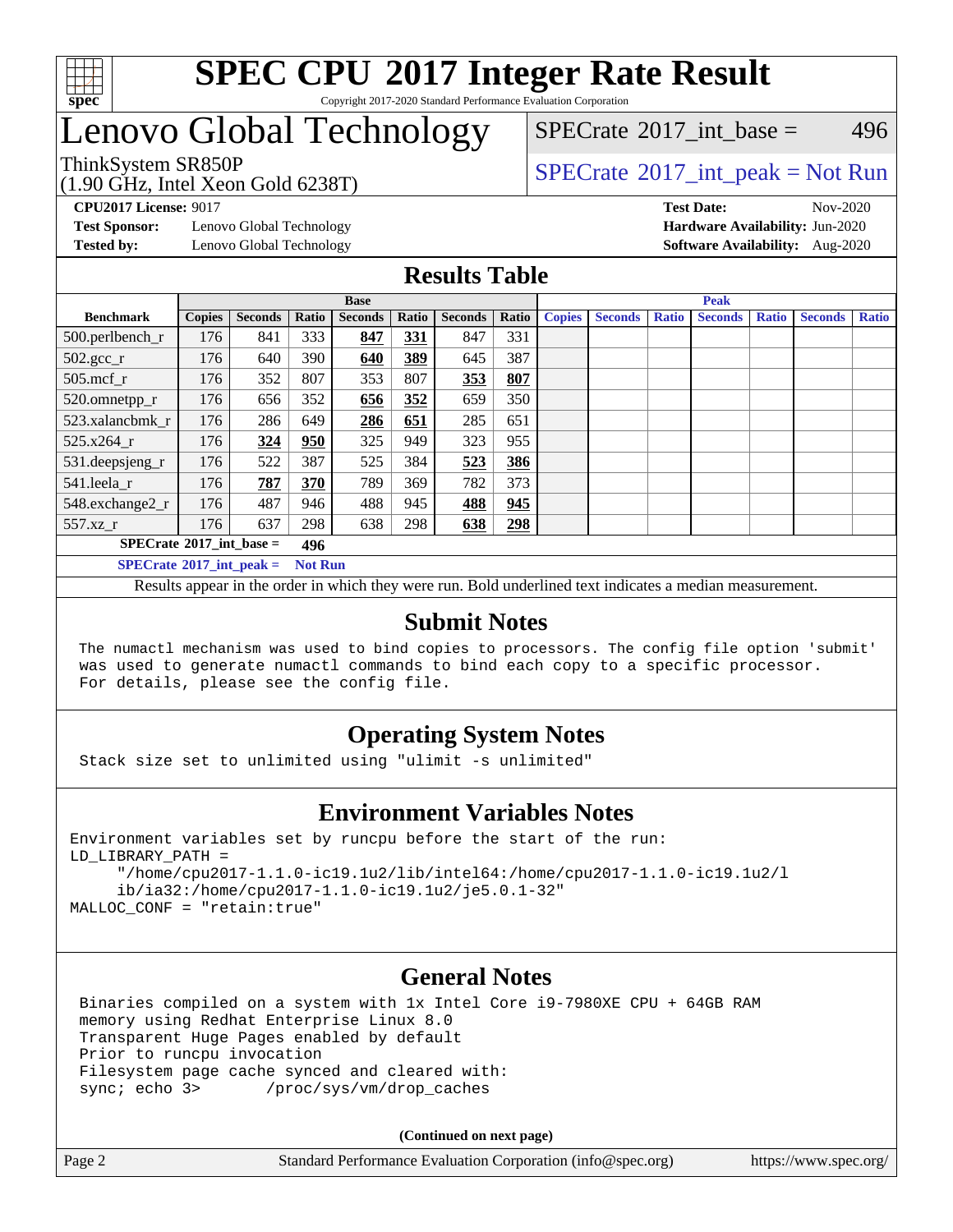

Copyright 2017-2020 Standard Performance Evaluation Corporation

Lenovo Global Technology

[SPECrate](http://www.spec.org/auto/cpu2017/Docs/result-fields.html#SPECrate2017intbase)<sup>®</sup>2017 int base = 496

(1.90 GHz, Intel Xeon Gold 6238T)

ThinkSystem SR850P<br>(1.00 CHz, Intel Year Gald 6229T)  $SPECTR$  [SPECrate](http://www.spec.org/auto/cpu2017/Docs/result-fields.html#SPECrate2017intpeak)®[2017\\_int\\_peak = N](http://www.spec.org/auto/cpu2017/Docs/result-fields.html#SPECrate2017intpeak)ot Run

**[Test Sponsor:](http://www.spec.org/auto/cpu2017/Docs/result-fields.html#TestSponsor)** Lenovo Global Technology **[Hardware Availability:](http://www.spec.org/auto/cpu2017/Docs/result-fields.html#HardwareAvailability)** Jun-2020 **[Tested by:](http://www.spec.org/auto/cpu2017/Docs/result-fields.html#Testedby)** Lenovo Global Technology **[Software Availability:](http://www.spec.org/auto/cpu2017/Docs/result-fields.html#SoftwareAvailability)** Aug-2020

**[CPU2017 License:](http://www.spec.org/auto/cpu2017/Docs/result-fields.html#CPU2017License)** 9017 **[Test Date:](http://www.spec.org/auto/cpu2017/Docs/result-fields.html#TestDate)** Nov-2020

#### **[General Notes \(Continued\)](http://www.spec.org/auto/cpu2017/Docs/result-fields.html#GeneralNotes)**

 runcpu command invoked through numactl i.e.: numactl --interleave=all runcpu <etc> NA: The test sponsor attests, as of date of publication, that CVE-2017-5754 (Meltdown) is mitigated in the system as tested and documented. Yes: The test sponsor attests, as of date of publication, that CVE-2017-5753 (Spectre variant 1) is mitigated in the system as tested and documented. Yes: The test sponsor attests, as of date of publication, that CVE-2017-5715 (Spectre variant 2) is mitigated in the system as tested and documented.

### **[Platform Notes](http://www.spec.org/auto/cpu2017/Docs/result-fields.html#PlatformNotes)**

BIOS configuration: Choose Operating Mode set to Maximum Performance and then set it to Custom Mode MONITOR/MWAIT set to Enable CPU P-state Control set to Legacy Adjacent Cache Prefetch set to Disable DCU Streamer Prefetcher set to Disable SNC set to Enable Sysinfo program /home/cpu2017-1.1.0-ic19.1u2/bin/sysinfo Rev: r6365 of 2019-08-21 295195f888a3d7edb1e6e46a485a0011 running on localhost.localdomain Thu Nov 12 09:40:58 2020 SUT (System Under Test) info as seen by some common utilities. For more information on this section, see <https://www.spec.org/cpu2017/Docs/config.html#sysinfo> From /proc/cpuinfo model name : Intel(R) Xeon(R) Gold 6238T CPU @ 1.90GHz 4 "physical id"s (chips) 176 "processors" cores, siblings (Caution: counting these is hw and system dependent. The following excerpts from /proc/cpuinfo might not be reliable. Use with caution.) cpu cores : 22 siblings : 44 physical 0: cores 0 1 2 3 4 5 8 9 10 11 12 16 17 18 19 20 21 24 25 26 27 28 physical 1: cores 0 1 2 3 4 5 8 9 10 11 12 16 17 18 19 20 21 24 25 26 27 28 physical 2: cores 0 1 2 3 4 5 8 9 10 11 12 16 17 18 19 20 21 24 25 26 27 28 physical 3: cores 0 1 2 3 4 5 8 9 10 11 12 16 17 18 19 20 21 24 25 26 27 28 From lscpu: Architecture: x86\_64 CPU op-mode(s): 32-bit, 64-bit Byte Order: Little Endian CPU(s): 176 On-line CPU(s) list: 0-175 **(Continued on next page)**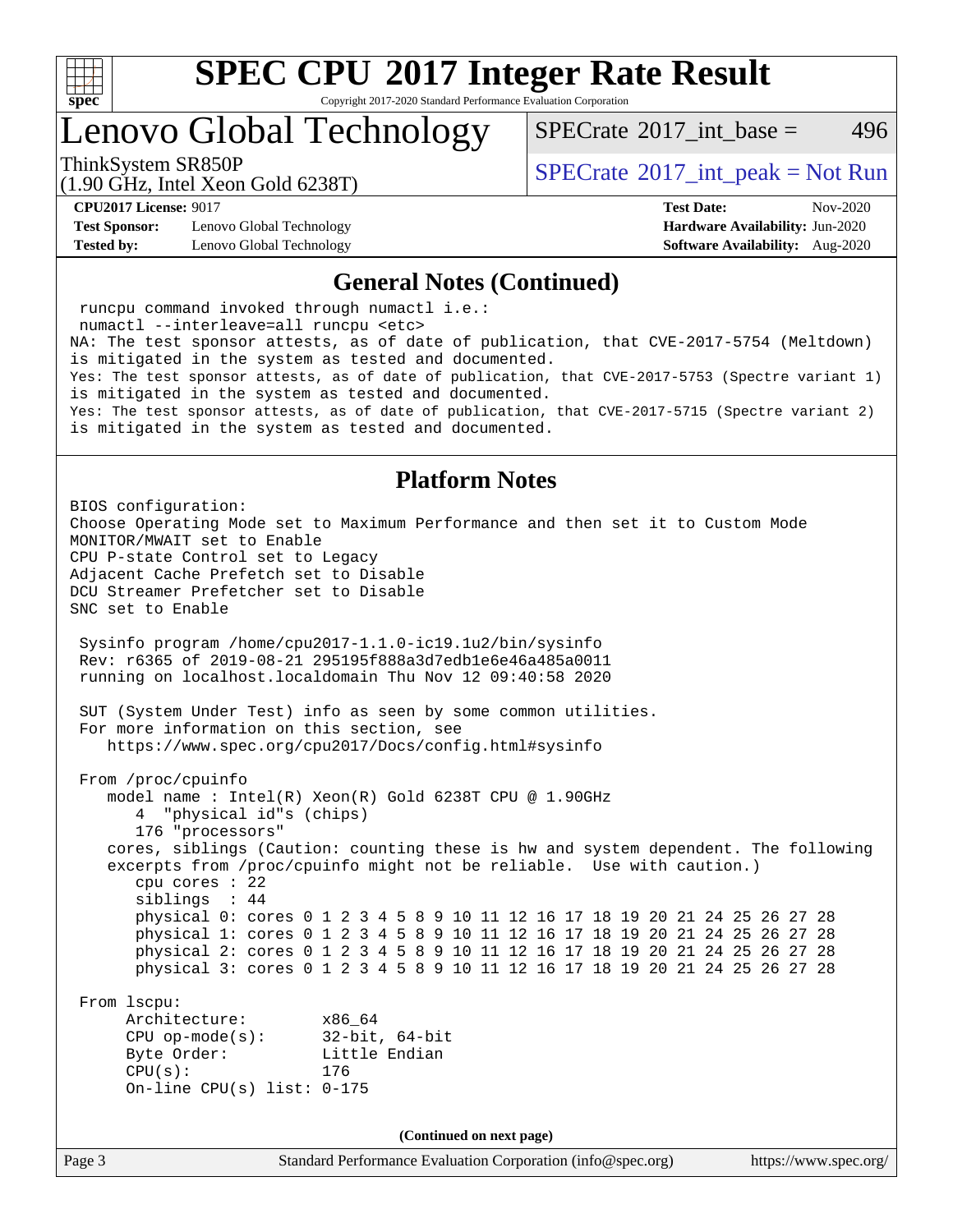

Copyright 2017-2020 Standard Performance Evaluation Corporation

Lenovo Global Technology

 $SPECTate$ <sup>®</sup>[2017\\_int\\_base =](http://www.spec.org/auto/cpu2017/Docs/result-fields.html#SPECrate2017intbase) 496

(1.90 GHz, Intel Xeon Gold 6238T)

ThinkSystem SR850P<br>(1.00 CHz, Intel Year Cald 6228T)  $SPECTR$  [SPECrate](http://www.spec.org/auto/cpu2017/Docs/result-fields.html#SPECrate2017intpeak)®[2017\\_int\\_peak = N](http://www.spec.org/auto/cpu2017/Docs/result-fields.html#SPECrate2017intpeak)ot Run

**[CPU2017 License:](http://www.spec.org/auto/cpu2017/Docs/result-fields.html#CPU2017License)** 9017 **[Test Date:](http://www.spec.org/auto/cpu2017/Docs/result-fields.html#TestDate)** Nov-2020

**[Test Sponsor:](http://www.spec.org/auto/cpu2017/Docs/result-fields.html#TestSponsor)** Lenovo Global Technology **[Hardware Availability:](http://www.spec.org/auto/cpu2017/Docs/result-fields.html#HardwareAvailability)** Jun-2020 **[Tested by:](http://www.spec.org/auto/cpu2017/Docs/result-fields.html#Testedby)** Lenovo Global Technology **[Software Availability:](http://www.spec.org/auto/cpu2017/Docs/result-fields.html#SoftwareAvailability)** Aug-2020

**[Platform Notes \(Continued\)](http://www.spec.org/auto/cpu2017/Docs/result-fields.html#PlatformNotes)**

 Thread(s) per core: 2 Core(s) per socket: 22 Socket(s): 4 NUMA node(s): 8 Vendor ID: GenuineIntel CPU family: 6 Model: 85<br>Model name: 1n Intel(R) Xeon(R) Gold 6238T CPU @ 1.90GHz Stepping: 6 CPU MHz: 3002.893 CPU max MHz: 3700.0000 CPU min MHz: 800.0000 BogoMIPS: 3800.00 Virtualization: VT-x L1d cache: 32K L1i cache: 32K L2 cache: 1024K L3 cache: 30976K NUMA node0 CPU(s): 0-2,6-8,11-13,17,18,88-90,94-96,99-101,105,106 NUMA node1 CPU(s): 3-5,9,10,14-16,19-21,91-93,97,98,102-104,107-109 NUMA node2 CPU(s): 22-24,28-30,33-35,39,40,110-112,116-118,121-123,127,128 NUMA node3 CPU(s): 25-27,31,32,36-38,41-43,113-115,119,120,124-126,129-131 NUMA node4 CPU(s): 44-46,50-52,55-57,61,62,132-134,138-140,143-145,149,150 NUMA node5 CPU(s): 47-49,53,54,58-60,63-65,135-137,141,142,146-148,151-153 NUMA node6 CPU(s): 66-68,72-74,77-79,83,84,154-156,160-162,165-167,171,172 NUMA node7 CPU(s): 69-71,75,76,80-82,85-87,157-159,163,164,168-170,173-175 Flags: fpu vme de pse tsc msr pae mce cx8 apic sep mtrr pge mca cmov pat pse36 clflush dts acpi mmx fxsr sse sse2 ss ht tm pbe syscall nx pdpe1gb rdtscp lm constant\_tsc art arch\_perfmon pebs bts rep\_good nopl xtopology nonstop\_tsc cpuid aperfmperf pni pclmulqdq dtes64 monitor ds\_cpl vmx smx est tm2 ssse3 sdbg fma cx16 xtpr pdcm pcid dca sse4\_1 sse4\_2 x2apic movbe popcnt tsc\_deadline\_timer aes xsave avx f16c rdrand lahf\_lm abm 3dnowprefetch cpuid\_fault epb cat\_l3 cdp\_l3 invpcid\_single intel\_ppin ssbd mba ibrs ibpb stibp ibrs\_enhanced tpr\_shadow vnmi flexpriority ept vpid fsgsbase tsc\_adjust bmi1 hle avx2 smep bmi2 erms invpcid rtm cqm mpx rdt\_a avx512f avx512dq rdseed adx smap clflushopt clwb intel\_pt avx512cd avx512bw avx512vl xsaveopt xsavec xgetbv1 xsaves cqm\_llc cqm\_occup\_llc cqm\_mbm\_total cqm\_mbm\_local dtherm ida arat pln pts pku ospke avx512\_vnni flush\_l1d arch\_capabilities /proc/cpuinfo cache data cache size : 30976 KB From numactl --hardware WARNING: a numactl 'node' might or might not correspond to a physical chip. available: 8 nodes (0-7) node 0 cpus: 0 1 2 6 7 8 11 12 13 17 18 88 89 90 94 95 96 99 100 101 105 106 node 0 size: 193124 MB **(Continued on next page)**

Page 4 Standard Performance Evaluation Corporation [\(info@spec.org\)](mailto:info@spec.org) <https://www.spec.org/>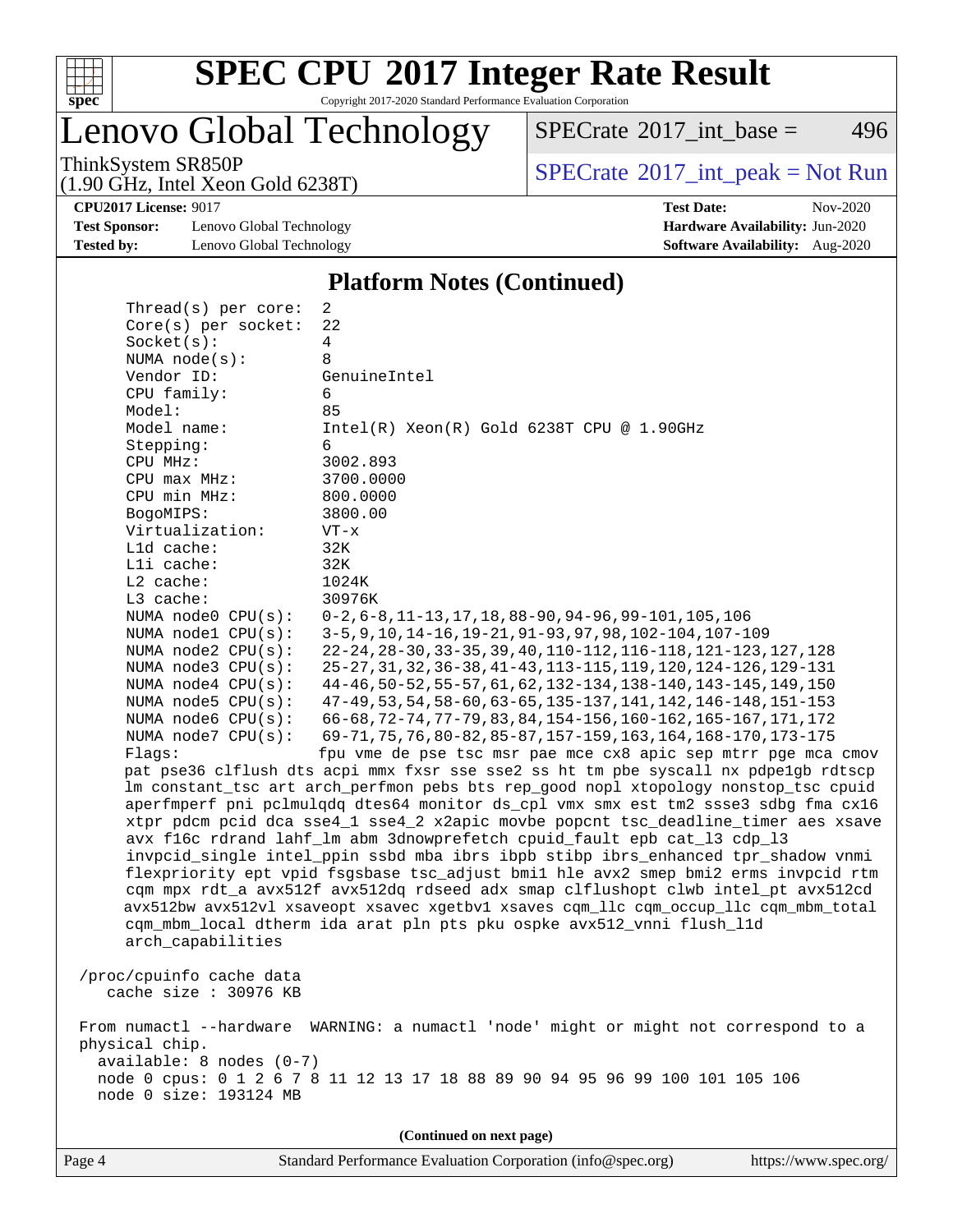

Copyright 2017-2020 Standard Performance Evaluation Corporation

### Lenovo Global Technology

[SPECrate](http://www.spec.org/auto/cpu2017/Docs/result-fields.html#SPECrate2017intbase)<sup>®</sup>2017 int base = 496

ThinkSystem SR850P<br>(1.00 CHz, Intel Year Gald 6228T) [SPECrate](http://www.spec.org/auto/cpu2017/Docs/result-fields.html#SPECrate2017intpeak)®[2017\\_int\\_peak = N](http://www.spec.org/auto/cpu2017/Docs/result-fields.html#SPECrate2017intpeak)ot Run

**[Test Sponsor:](http://www.spec.org/auto/cpu2017/Docs/result-fields.html#TestSponsor)** Lenovo Global Technology **[Hardware Availability:](http://www.spec.org/auto/cpu2017/Docs/result-fields.html#HardwareAvailability)** Jun-2020 **[Tested by:](http://www.spec.org/auto/cpu2017/Docs/result-fields.html#Testedby)** Lenovo Global Technology **[Software Availability:](http://www.spec.org/auto/cpu2017/Docs/result-fields.html#SoftwareAvailability)** Aug-2020

(1.90 GHz, Intel Xeon Gold 6238T)

**[CPU2017 License:](http://www.spec.org/auto/cpu2017/Docs/result-fields.html#CPU2017License)** 9017 **[Test Date:](http://www.spec.org/auto/cpu2017/Docs/result-fields.html#TestDate)** Nov-2020

### **[Platform Notes \(Continued\)](http://www.spec.org/auto/cpu2017/Docs/result-fields.html#PlatformNotes)**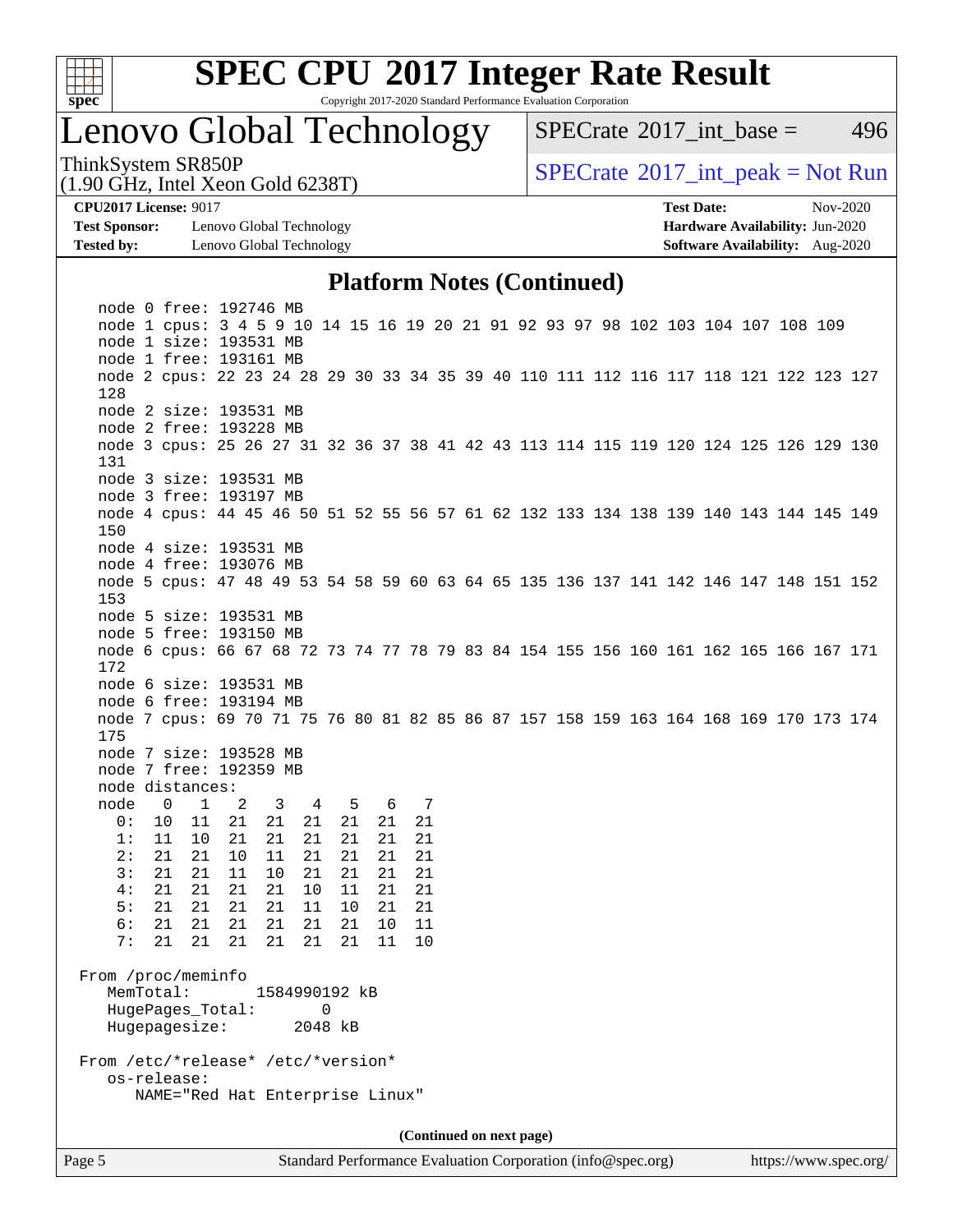

Copyright 2017-2020 Standard Performance Evaluation Corporation

Lenovo Global Technology

[SPECrate](http://www.spec.org/auto/cpu2017/Docs/result-fields.html#SPECrate2017intbase)<sup>®</sup>2017 int base = 496

(1.90 GHz, Intel Xeon Gold 6238T)

ThinkSystem SR850P<br>(1.00 CHz, Intel Year Gald 6229T)  $SPECTR$  [SPECrate](http://www.spec.org/auto/cpu2017/Docs/result-fields.html#SPECrate2017intpeak)®[2017\\_int\\_peak = N](http://www.spec.org/auto/cpu2017/Docs/result-fields.html#SPECrate2017intpeak)ot Run

**[Test Sponsor:](http://www.spec.org/auto/cpu2017/Docs/result-fields.html#TestSponsor)** Lenovo Global Technology **[Hardware Availability:](http://www.spec.org/auto/cpu2017/Docs/result-fields.html#HardwareAvailability)** Jun-2020 **[Tested by:](http://www.spec.org/auto/cpu2017/Docs/result-fields.html#Testedby)** Lenovo Global Technology **[Software Availability:](http://www.spec.org/auto/cpu2017/Docs/result-fields.html#SoftwareAvailability)** Aug-2020

**[CPU2017 License:](http://www.spec.org/auto/cpu2017/Docs/result-fields.html#CPU2017License)** 9017 **[Test Date:](http://www.spec.org/auto/cpu2017/Docs/result-fields.html#TestDate)** Nov-2020

### **[Platform Notes \(Continued\)](http://www.spec.org/auto/cpu2017/Docs/result-fields.html#PlatformNotes)**

 VERSION="8.0 (Ootpa)" ID="rhel" ID\_LIKE="fedora" VERSION\_ID="8.0" PLATFORM\_ID="platform:el8" PRETTY\_NAME="Red Hat Enterprise Linux 8.0 (Ootpa)" ANSI\_COLOR="0;31" redhat-release: Red Hat Enterprise Linux release 8.0 (Ootpa) system-release: Red Hat Enterprise Linux release 8.0 (Ootpa) system-release-cpe: cpe:/o:redhat:enterprise\_linux:8.0:ga uname -a: Linux localhost.localdomain 4.18.0-80.el8.x86\_64 #1 SMP Wed Mar 13 12:02:46 UTC 2019 x86\_64 x86\_64 x86\_64 GNU/Linux Kernel self-reported vulnerability status: CVE-2018-3620 (L1 Terminal Fault): Not affected Microarchitectural Data Sampling: No status reported<br>CVE-2017-5754 (Meltdown): Not affected  $CVE-2017-5754$  (Meltdown): CVE-2018-3639 (Speculative Store Bypass): Mitigation: Speculative Store Bypass disabled via prctl and seccomp CVE-2017-5753 (Spectre variant 1): Mitigation: \_\_user pointer sanitization<br>CVE-2017-5715 (Spectre variant 2): Mitigation: Enhanced IBRS, IBPB: condition Mitigation: Enhanced IBRS, IBPB: conditional, RSB filling run-level 3 Nov 12 04:25 SPEC is set to: /home/cpu2017-1.1.0-ic19.1u2 Filesystem Type Size Used Avail Use% Mounted on /dev/sda4 xfs 839G 65G 774G 8% /home From /sys/devices/virtual/dmi/id BIOS: Lenovo -[TEE156L-2.61]- 05/20/2020 Vendor: Lenovo Product: ThinkSystem SR850P -[7D2HCTO1WW]- Product Family: ThinkSystem Serial: 1234567890 Additional information from dmidecode follows. WARNING: Use caution when you interpret this section. The 'dmidecode' program reads system data which is "intended to allow hardware to be accurately determined", but the intent may not be met, as there are frequent changes to hardware, firmware, and the "DMTF SMBIOS" standard. Memory: 48x Samsung M393A4K40CB2-CVF 32 GB 2 rank 2933 (End of data from sysinfo program)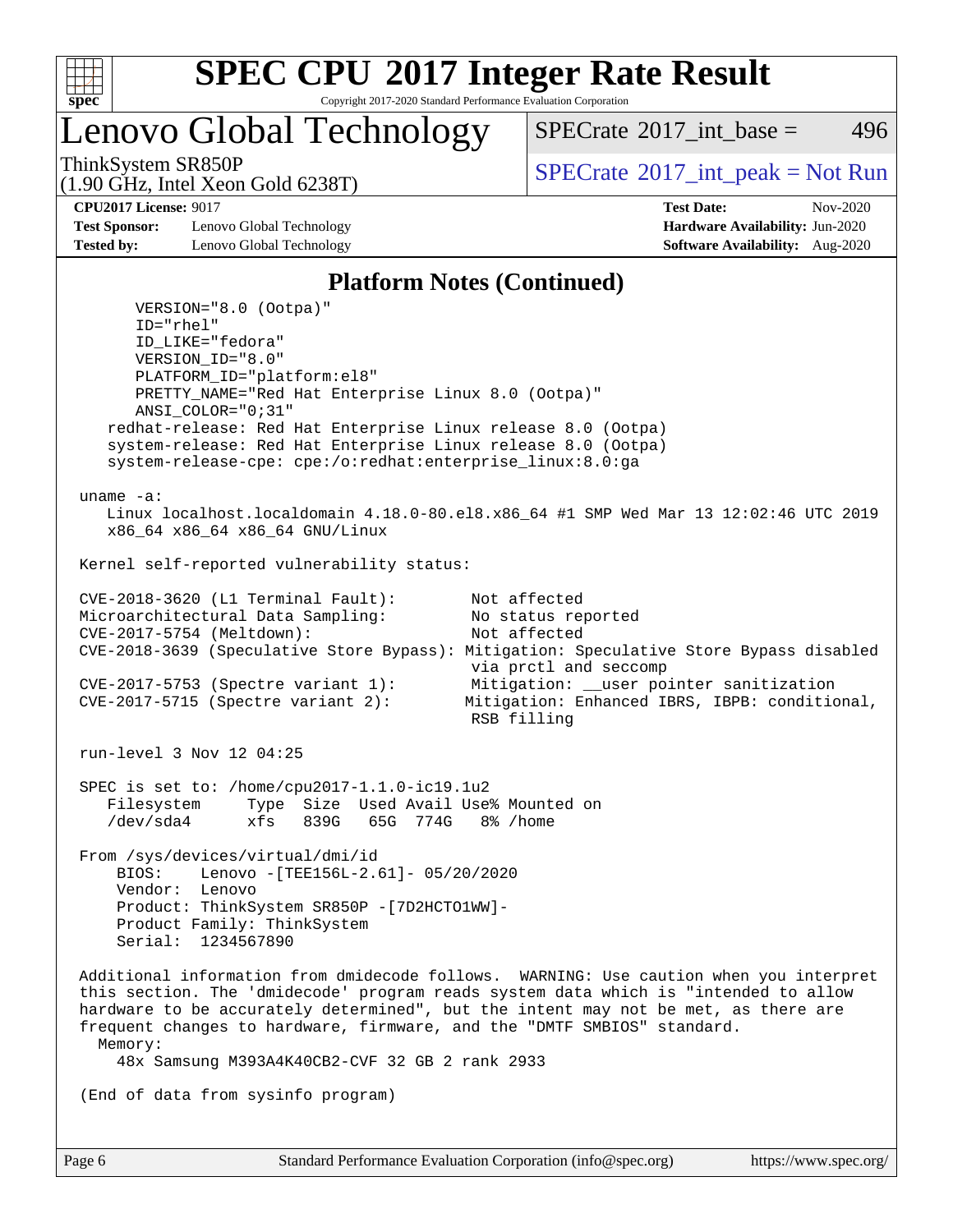

### **[SPEC CPU](http://www.spec.org/auto/cpu2017/Docs/result-fields.html#SPECCPU2017IntegerRateResult)[2017 Integer Rate Result](http://www.spec.org/auto/cpu2017/Docs/result-fields.html#SPECCPU2017IntegerRateResult)** Copyright 2017-2020 Standard Performance Evaluation Corporation

### Lenovo Global Technology

 $SPECTate$ <sup>®</sup>[2017\\_int\\_base =](http://www.spec.org/auto/cpu2017/Docs/result-fields.html#SPECrate2017intbase) 496

(1.90 GHz, Intel Xeon Gold 6238T)

ThinkSystem SR850P<br>(1.00 GHz, Intel Year Gold 6238T) [SPECrate](http://www.spec.org/auto/cpu2017/Docs/result-fields.html#SPECrate2017intpeak)®[2017\\_int\\_peak = N](http://www.spec.org/auto/cpu2017/Docs/result-fields.html#SPECrate2017intpeak)ot Run

**[Test Sponsor:](http://www.spec.org/auto/cpu2017/Docs/result-fields.html#TestSponsor)** Lenovo Global Technology **[Hardware Availability:](http://www.spec.org/auto/cpu2017/Docs/result-fields.html#HardwareAvailability)** Jun-2020 **[Tested by:](http://www.spec.org/auto/cpu2017/Docs/result-fields.html#Testedby)** Lenovo Global Technology **[Software Availability:](http://www.spec.org/auto/cpu2017/Docs/result-fields.html#SoftwareAvailability)** Aug-2020

**[CPU2017 License:](http://www.spec.org/auto/cpu2017/Docs/result-fields.html#CPU2017License)** 9017 **[Test Date:](http://www.spec.org/auto/cpu2017/Docs/result-fields.html#TestDate)** Nov-2020

### **[Compiler Version Notes](http://www.spec.org/auto/cpu2017/Docs/result-fields.html#CompilerVersionNotes)**

| 500.perlbench $r(base)$ 502.qcc $r(base)$ 505.mcf $r(base)$<br>C<br>525.x264 r(base) 557.xz r(base)                                                                                    |
|----------------------------------------------------------------------------------------------------------------------------------------------------------------------------------------|
| $Intel(R)$ C Compiler for applications running on $Intel(R)$ 64, Version<br>19.1.2.275 Build 20200604<br>Copyright (C) 1985-2020 Intel Corporation. All rights reserved.               |
| 520.omnetpp $r(base)$ 523.xalancbmk $r(base)$ 531.deepsjeng $r(base)$<br>$C++$<br>$541.$ leela r(base)                                                                                 |
| Intel(R) $C++$ Compiler for applications running on Intel(R) 64, Version<br>19.1.2.275 Build 20200604<br>Copyright (C) 1985-2020 Intel Corporation. All rights reserved.               |
| Fortran   $548$ . exchange $2r$ (base)                                                                                                                                                 |
| Intel(R) Fortran Intel(R) 64 Compiler for applications running on Intel(R)<br>64, Version 19.1.2.275 Build 20200623<br>Copyright (C) 1985-2020 Intel Corporation. All rights reserved. |

### **[Base Compiler Invocation](http://www.spec.org/auto/cpu2017/Docs/result-fields.html#BaseCompilerInvocation)**

[C benchmarks](http://www.spec.org/auto/cpu2017/Docs/result-fields.html#Cbenchmarks): [icc](http://www.spec.org/cpu2017/results/res2020q4/cpu2017-20201123-24459.flags.html#user_CCbase_intel_icc_66fc1ee009f7361af1fbd72ca7dcefbb700085f36577c54f309893dd4ec40d12360134090235512931783d35fd58c0460139e722d5067c5574d8eaf2b3e37e92)

| $C_{++}$ benchmarks: |  |
|----------------------|--|
| icpc                 |  |

[Fortran benchmarks](http://www.spec.org/auto/cpu2017/Docs/result-fields.html#Fortranbenchmarks): [ifort](http://www.spec.org/cpu2017/results/res2020q4/cpu2017-20201123-24459.flags.html#user_FCbase_intel_ifort_8111460550e3ca792625aed983ce982f94888b8b503583aa7ba2b8303487b4d8a21a13e7191a45c5fd58ff318f48f9492884d4413fa793fd88dd292cad7027ca)

### **[Base Portability Flags](http://www.spec.org/auto/cpu2017/Docs/result-fields.html#BasePortabilityFlags)**

 500.perlbench\_r: [-DSPEC\\_LP64](http://www.spec.org/cpu2017/results/res2020q4/cpu2017-20201123-24459.flags.html#b500.perlbench_r_basePORTABILITY_DSPEC_LP64) [-DSPEC\\_LINUX\\_X64](http://www.spec.org/cpu2017/results/res2020q4/cpu2017-20201123-24459.flags.html#b500.perlbench_r_baseCPORTABILITY_DSPEC_LINUX_X64) 502.gcc\_r: [-DSPEC\\_LP64](http://www.spec.org/cpu2017/results/res2020q4/cpu2017-20201123-24459.flags.html#suite_basePORTABILITY502_gcc_r_DSPEC_LP64) 505.mcf\_r: [-DSPEC\\_LP64](http://www.spec.org/cpu2017/results/res2020q4/cpu2017-20201123-24459.flags.html#suite_basePORTABILITY505_mcf_r_DSPEC_LP64) 520.omnetpp\_r: [-DSPEC\\_LP64](http://www.spec.org/cpu2017/results/res2020q4/cpu2017-20201123-24459.flags.html#suite_basePORTABILITY520_omnetpp_r_DSPEC_LP64)

**(Continued on next page)**

Page 7 Standard Performance Evaluation Corporation [\(info@spec.org\)](mailto:info@spec.org) <https://www.spec.org/>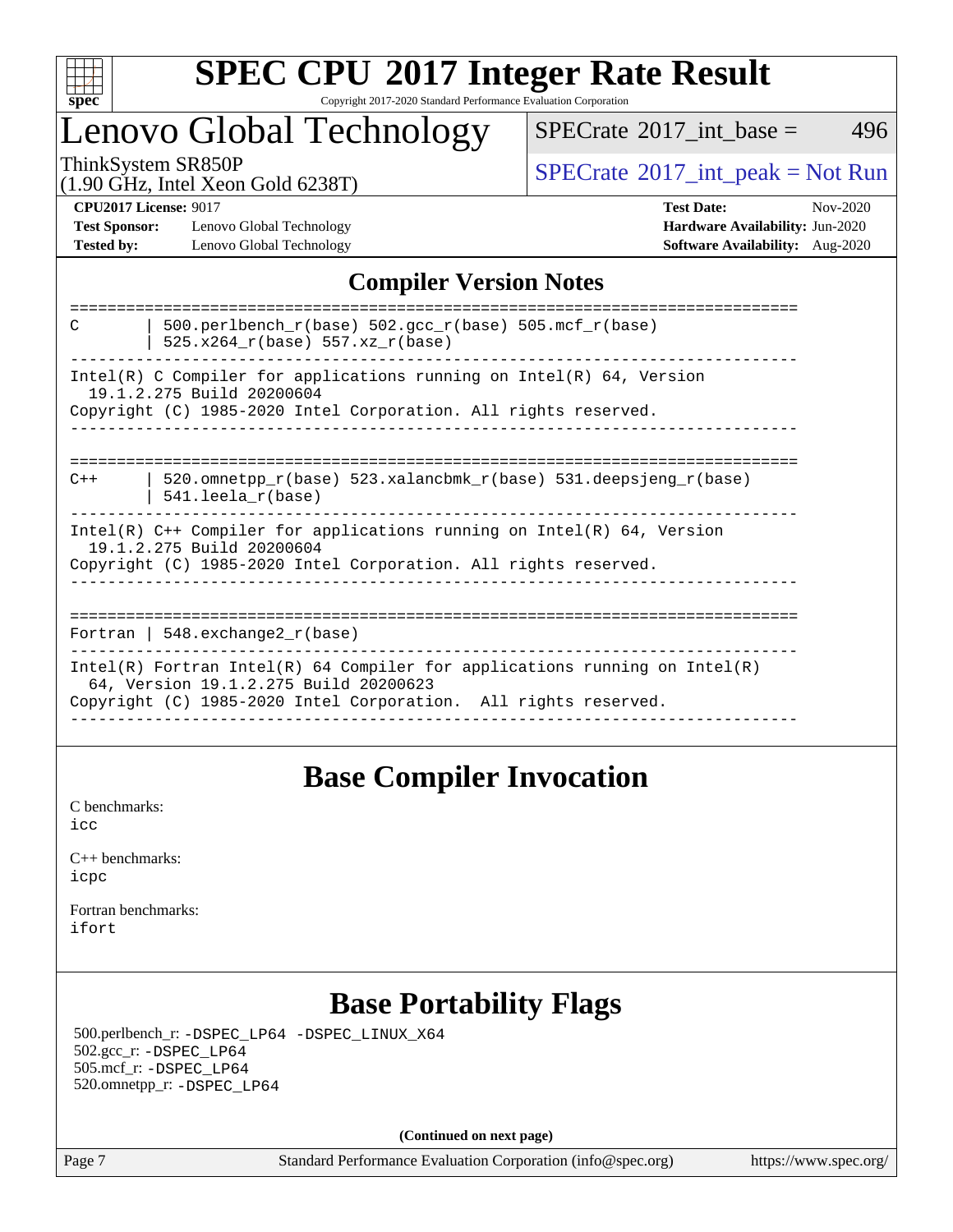

Copyright 2017-2020 Standard Performance Evaluation Corporation

Lenovo Global Technology

 $SPECTate$ <sup>®</sup>[2017\\_int\\_base =](http://www.spec.org/auto/cpu2017/Docs/result-fields.html#SPECrate2017intbase) 496

(1.90 GHz, Intel Xeon Gold 6238T)

ThinkSystem SR850P<br>(1.00 CHz, Intel Year Gald 6229T)  $SPECTR$  [SPECrate](http://www.spec.org/auto/cpu2017/Docs/result-fields.html#SPECrate2017intpeak)®[2017\\_int\\_peak = N](http://www.spec.org/auto/cpu2017/Docs/result-fields.html#SPECrate2017intpeak)ot Run

**[Test Sponsor:](http://www.spec.org/auto/cpu2017/Docs/result-fields.html#TestSponsor)** Lenovo Global Technology **[Hardware Availability:](http://www.spec.org/auto/cpu2017/Docs/result-fields.html#HardwareAvailability)** Jun-2020 **[Tested by:](http://www.spec.org/auto/cpu2017/Docs/result-fields.html#Testedby)** Lenovo Global Technology **[Software Availability:](http://www.spec.org/auto/cpu2017/Docs/result-fields.html#SoftwareAvailability)** Aug-2020

**[CPU2017 License:](http://www.spec.org/auto/cpu2017/Docs/result-fields.html#CPU2017License)** 9017 **[Test Date:](http://www.spec.org/auto/cpu2017/Docs/result-fields.html#TestDate)** Nov-2020

### **[Base Portability Flags \(Continued\)](http://www.spec.org/auto/cpu2017/Docs/result-fields.html#BasePortabilityFlags)**

 523.xalancbmk\_r: [-DSPEC\\_LP64](http://www.spec.org/cpu2017/results/res2020q4/cpu2017-20201123-24459.flags.html#suite_basePORTABILITY523_xalancbmk_r_DSPEC_LP64) [-DSPEC\\_LINUX](http://www.spec.org/cpu2017/results/res2020q4/cpu2017-20201123-24459.flags.html#b523.xalancbmk_r_baseCXXPORTABILITY_DSPEC_LINUX) 525.x264\_r: [-DSPEC\\_LP64](http://www.spec.org/cpu2017/results/res2020q4/cpu2017-20201123-24459.flags.html#suite_basePORTABILITY525_x264_r_DSPEC_LP64) 531.deepsjeng\_r: [-DSPEC\\_LP64](http://www.spec.org/cpu2017/results/res2020q4/cpu2017-20201123-24459.flags.html#suite_basePORTABILITY531_deepsjeng_r_DSPEC_LP64) 541.leela\_r: [-DSPEC\\_LP64](http://www.spec.org/cpu2017/results/res2020q4/cpu2017-20201123-24459.flags.html#suite_basePORTABILITY541_leela_r_DSPEC_LP64) 548.exchange2\_r: [-DSPEC\\_LP64](http://www.spec.org/cpu2017/results/res2020q4/cpu2017-20201123-24459.flags.html#suite_basePORTABILITY548_exchange2_r_DSPEC_LP64) 557.xz\_r: [-DSPEC\\_LP64](http://www.spec.org/cpu2017/results/res2020q4/cpu2017-20201123-24459.flags.html#suite_basePORTABILITY557_xz_r_DSPEC_LP64)

**[Base Optimization Flags](http://www.spec.org/auto/cpu2017/Docs/result-fields.html#BaseOptimizationFlags)**

#### [C benchmarks](http://www.spec.org/auto/cpu2017/Docs/result-fields.html#Cbenchmarks):

[-m64](http://www.spec.org/cpu2017/results/res2020q4/cpu2017-20201123-24459.flags.html#user_CCbase_m64-icc) [-qnextgen](http://www.spec.org/cpu2017/results/res2020q4/cpu2017-20201123-24459.flags.html#user_CCbase_f-qnextgen) [-std=c11](http://www.spec.org/cpu2017/results/res2020q4/cpu2017-20201123-24459.flags.html#user_CCbase_std-icc-std_0e1c27790398a4642dfca32ffe6c27b5796f9c2d2676156f2e42c9c44eaad0c049b1cdb667a270c34d979996257aeb8fc440bfb01818dbc9357bd9d174cb8524) [-Wl,-plugin-opt=-x86-branches-within-32B-boundaries](http://www.spec.org/cpu2017/results/res2020q4/cpu2017-20201123-24459.flags.html#user_CCbase_f-x86-branches-within-32B-boundaries_0098b4e4317ae60947b7b728078a624952a08ac37a3c797dfb4ffeb399e0c61a9dd0f2f44ce917e9361fb9076ccb15e7824594512dd315205382d84209e912f3) [-Wl,-z,muldefs](http://www.spec.org/cpu2017/results/res2020q4/cpu2017-20201123-24459.flags.html#user_CCbase_link_force_multiple1_b4cbdb97b34bdee9ceefcfe54f4c8ea74255f0b02a4b23e853cdb0e18eb4525ac79b5a88067c842dd0ee6996c24547a27a4b99331201badda8798ef8a743f577) [-xCORE-AVX2](http://www.spec.org/cpu2017/results/res2020q4/cpu2017-20201123-24459.flags.html#user_CCbase_f-xCORE-AVX2) [-O3](http://www.spec.org/cpu2017/results/res2020q4/cpu2017-20201123-24459.flags.html#user_CCbase_f-O3) [-ffast-math](http://www.spec.org/cpu2017/results/res2020q4/cpu2017-20201123-24459.flags.html#user_CCbase_f-ffast-math) [-flto](http://www.spec.org/cpu2017/results/res2020q4/cpu2017-20201123-24459.flags.html#user_CCbase_f-flto) [-mfpmath=sse](http://www.spec.org/cpu2017/results/res2020q4/cpu2017-20201123-24459.flags.html#user_CCbase_f-mfpmath_70eb8fac26bde974f8ab713bc9086c5621c0b8d2f6c86f38af0bd7062540daf19db5f3a066d8c6684be05d84c9b6322eb3b5be6619d967835195b93d6c02afa1) [-funroll-loops](http://www.spec.org/cpu2017/results/res2020q4/cpu2017-20201123-24459.flags.html#user_CCbase_f-funroll-loops) [-qopt-mem-layout-trans=4](http://www.spec.org/cpu2017/results/res2020q4/cpu2017-20201123-24459.flags.html#user_CCbase_f-qopt-mem-layout-trans_fa39e755916c150a61361b7846f310bcdf6f04e385ef281cadf3647acec3f0ae266d1a1d22d972a7087a248fd4e6ca390a3634700869573d231a252c784941a8) [-L/usr/local/IntelCompiler19/compilers\\_and\\_libraries\\_2020.3.275/linux/compiler/lib/intel64\\_lin](http://www.spec.org/cpu2017/results/res2020q4/cpu2017-20201123-24459.flags.html#user_CCbase_linkpath_6eb3b1b8be403820338b5b82e7a1c217a861a8962ac718a6253be1483b50620487664a39a847caf560d84a6b8bab7cca33d9f414525a12ede1e9473db34a3d08) [-lqkmalloc](http://www.spec.org/cpu2017/results/res2020q4/cpu2017-20201123-24459.flags.html#user_CCbase_qkmalloc_link_lib_79a818439969f771c6bc311cfd333c00fc099dad35c030f5aab9dda831713d2015205805422f83de8875488a2991c0a156aaa600e1f9138f8fc37004abc96dc5)

#### [C++ benchmarks](http://www.spec.org/auto/cpu2017/Docs/result-fields.html#CXXbenchmarks):

[-m64](http://www.spec.org/cpu2017/results/res2020q4/cpu2017-20201123-24459.flags.html#user_CXXbase_m64-icc) [-qnextgen](http://www.spec.org/cpu2017/results/res2020q4/cpu2017-20201123-24459.flags.html#user_CXXbase_f-qnextgen) [-Wl,-plugin-opt=-x86-branches-within-32B-boundaries](http://www.spec.org/cpu2017/results/res2020q4/cpu2017-20201123-24459.flags.html#user_CXXbase_f-x86-branches-within-32B-boundaries_0098b4e4317ae60947b7b728078a624952a08ac37a3c797dfb4ffeb399e0c61a9dd0f2f44ce917e9361fb9076ccb15e7824594512dd315205382d84209e912f3) [-Wl,-z,muldefs](http://www.spec.org/cpu2017/results/res2020q4/cpu2017-20201123-24459.flags.html#user_CXXbase_link_force_multiple1_b4cbdb97b34bdee9ceefcfe54f4c8ea74255f0b02a4b23e853cdb0e18eb4525ac79b5a88067c842dd0ee6996c24547a27a4b99331201badda8798ef8a743f577) [-xCORE-AVX2](http://www.spec.org/cpu2017/results/res2020q4/cpu2017-20201123-24459.flags.html#user_CXXbase_f-xCORE-AVX2) [-O3](http://www.spec.org/cpu2017/results/res2020q4/cpu2017-20201123-24459.flags.html#user_CXXbase_f-O3) [-ffast-math](http://www.spec.org/cpu2017/results/res2020q4/cpu2017-20201123-24459.flags.html#user_CXXbase_f-ffast-math) [-flto](http://www.spec.org/cpu2017/results/res2020q4/cpu2017-20201123-24459.flags.html#user_CXXbase_f-flto) [-mfpmath=sse](http://www.spec.org/cpu2017/results/res2020q4/cpu2017-20201123-24459.flags.html#user_CXXbase_f-mfpmath_70eb8fac26bde974f8ab713bc9086c5621c0b8d2f6c86f38af0bd7062540daf19db5f3a066d8c6684be05d84c9b6322eb3b5be6619d967835195b93d6c02afa1) [-funroll-loops](http://www.spec.org/cpu2017/results/res2020q4/cpu2017-20201123-24459.flags.html#user_CXXbase_f-funroll-loops) [-qopt-mem-layout-trans=4](http://www.spec.org/cpu2017/results/res2020q4/cpu2017-20201123-24459.flags.html#user_CXXbase_f-qopt-mem-layout-trans_fa39e755916c150a61361b7846f310bcdf6f04e385ef281cadf3647acec3f0ae266d1a1d22d972a7087a248fd4e6ca390a3634700869573d231a252c784941a8) [-L/usr/local/IntelCompiler19/compilers\\_and\\_libraries\\_2020.3.275/linux/compiler/lib/intel64\\_lin](http://www.spec.org/cpu2017/results/res2020q4/cpu2017-20201123-24459.flags.html#user_CXXbase_linkpath_6eb3b1b8be403820338b5b82e7a1c217a861a8962ac718a6253be1483b50620487664a39a847caf560d84a6b8bab7cca33d9f414525a12ede1e9473db34a3d08) [-lqkmalloc](http://www.spec.org/cpu2017/results/res2020q4/cpu2017-20201123-24459.flags.html#user_CXXbase_qkmalloc_link_lib_79a818439969f771c6bc311cfd333c00fc099dad35c030f5aab9dda831713d2015205805422f83de8875488a2991c0a156aaa600e1f9138f8fc37004abc96dc5)

#### [Fortran benchmarks:](http://www.spec.org/auto/cpu2017/Docs/result-fields.html#Fortranbenchmarks)

[-m64](http://www.spec.org/cpu2017/results/res2020q4/cpu2017-20201123-24459.flags.html#user_FCbase_m64-icc) [-Wl,-plugin-opt=-x86-branches-within-32B-boundaries](http://www.spec.org/cpu2017/results/res2020q4/cpu2017-20201123-24459.flags.html#user_FCbase_f-x86-branches-within-32B-boundaries_0098b4e4317ae60947b7b728078a624952a08ac37a3c797dfb4ffeb399e0c61a9dd0f2f44ce917e9361fb9076ccb15e7824594512dd315205382d84209e912f3) [-Wl,-z,muldefs](http://www.spec.org/cpu2017/results/res2020q4/cpu2017-20201123-24459.flags.html#user_FCbase_link_force_multiple1_b4cbdb97b34bdee9ceefcfe54f4c8ea74255f0b02a4b23e853cdb0e18eb4525ac79b5a88067c842dd0ee6996c24547a27a4b99331201badda8798ef8a743f577) [-xCORE-AVX2](http://www.spec.org/cpu2017/results/res2020q4/cpu2017-20201123-24459.flags.html#user_FCbase_f-xCORE-AVX2) [-O3](http://www.spec.org/cpu2017/results/res2020q4/cpu2017-20201123-24459.flags.html#user_FCbase_f-O3) [-ipo](http://www.spec.org/cpu2017/results/res2020q4/cpu2017-20201123-24459.flags.html#user_FCbase_f-ipo) [-no-prec-div](http://www.spec.org/cpu2017/results/res2020q4/cpu2017-20201123-24459.flags.html#user_FCbase_f-no-prec-div) [-qopt-mem-layout-trans=4](http://www.spec.org/cpu2017/results/res2020q4/cpu2017-20201123-24459.flags.html#user_FCbase_f-qopt-mem-layout-trans_fa39e755916c150a61361b7846f310bcdf6f04e385ef281cadf3647acec3f0ae266d1a1d22d972a7087a248fd4e6ca390a3634700869573d231a252c784941a8) [-nostandard-realloc-lhs](http://www.spec.org/cpu2017/results/res2020q4/cpu2017-20201123-24459.flags.html#user_FCbase_f_2003_std_realloc_82b4557e90729c0f113870c07e44d33d6f5a304b4f63d4c15d2d0f1fab99f5daaed73bdb9275d9ae411527f28b936061aa8b9c8f2d63842963b95c9dd6426b8a) [-align array32byte](http://www.spec.org/cpu2017/results/res2020q4/cpu2017-20201123-24459.flags.html#user_FCbase_align_array32byte_b982fe038af199962ba9a80c053b8342c548c85b40b8e86eb3cc33dee0d7986a4af373ac2d51c3f7cf710a18d62fdce2948f201cd044323541f22fc0fffc51b6) [-auto](http://www.spec.org/cpu2017/results/res2020q4/cpu2017-20201123-24459.flags.html#user_FCbase_f-auto) [-mbranches-within-32B-boundaries](http://www.spec.org/cpu2017/results/res2020q4/cpu2017-20201123-24459.flags.html#user_FCbase_f-mbranches-within-32B-boundaries) [-L/usr/local/IntelCompiler19/compilers\\_and\\_libraries\\_2020.3.275/linux/compiler/lib/intel64\\_lin](http://www.spec.org/cpu2017/results/res2020q4/cpu2017-20201123-24459.flags.html#user_FCbase_linkpath_6eb3b1b8be403820338b5b82e7a1c217a861a8962ac718a6253be1483b50620487664a39a847caf560d84a6b8bab7cca33d9f414525a12ede1e9473db34a3d08) [-lqkmalloc](http://www.spec.org/cpu2017/results/res2020q4/cpu2017-20201123-24459.flags.html#user_FCbase_qkmalloc_link_lib_79a818439969f771c6bc311cfd333c00fc099dad35c030f5aab9dda831713d2015205805422f83de8875488a2991c0a156aaa600e1f9138f8fc37004abc96dc5)

[The flags files that were used to format this result can be browsed at](tmsearch) [http://www.spec.org/cpu2017/flags/Intel-ic19.1u1-official-linux64\\_revA.html](http://www.spec.org/cpu2017/flags/Intel-ic19.1u1-official-linux64_revA.html) <http://www.spec.org/cpu2017/flags/Lenovo-Platform-SPECcpu2017-Flags-V1.2-CLX-I.html>

[You can also download the XML flags sources by saving the following links:](tmsearch) [http://www.spec.org/cpu2017/flags/Intel-ic19.1u1-official-linux64\\_revA.xml](http://www.spec.org/cpu2017/flags/Intel-ic19.1u1-official-linux64_revA.xml) <http://www.spec.org/cpu2017/flags/Lenovo-Platform-SPECcpu2017-Flags-V1.2-CLX-I.xml>